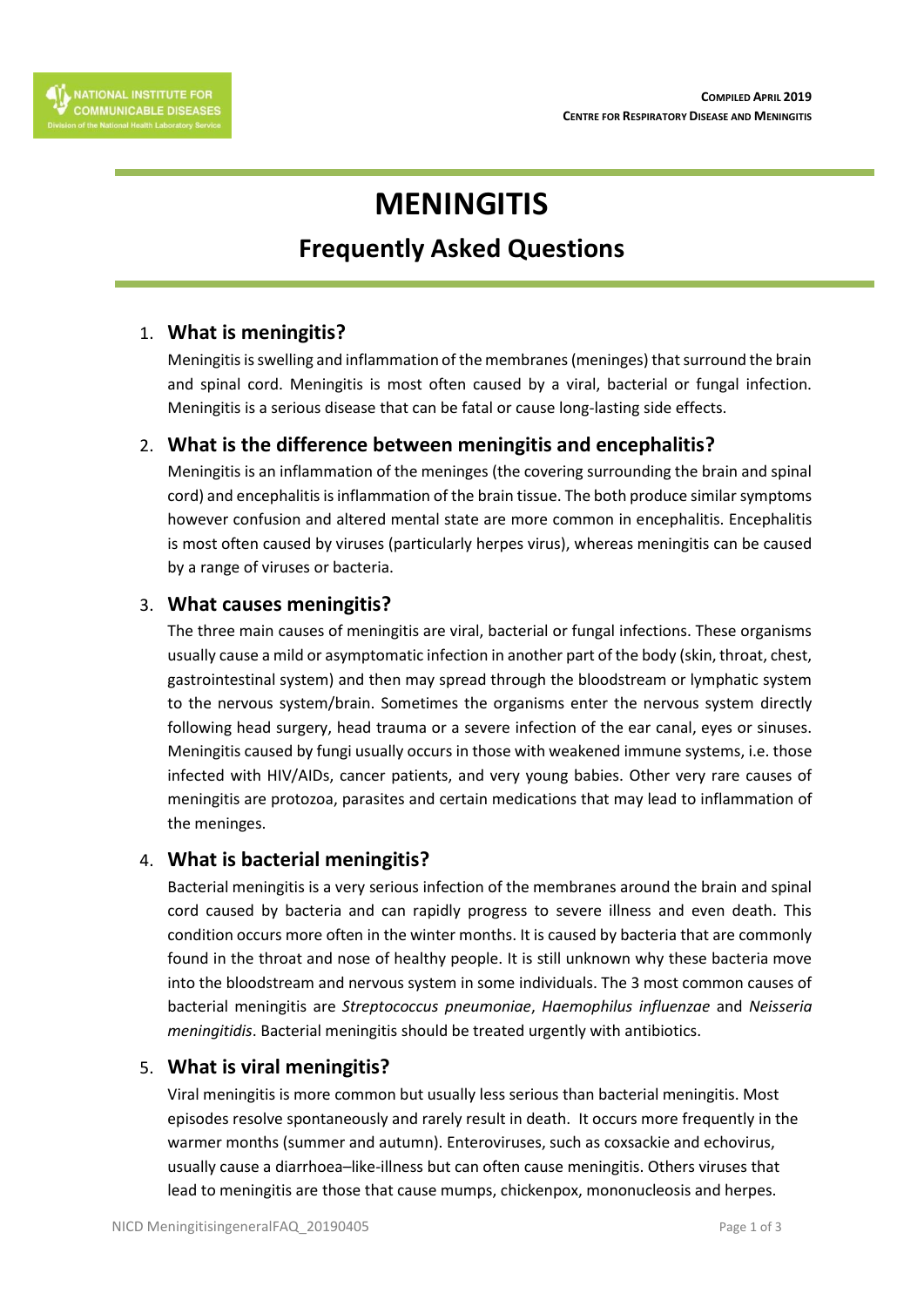Clinically is may be difficult to differentiate between bacterial and viral meningitis as the symptoms can be similar.

# 6. **What is fungal meningitis?**

Meningitis may be caused by the fungus *Cryptococcus neoformans*. This type of meningitis is most commonly seen in people living with HIV infection, especially when a person's CD4 count is low and/or the person is not taking antiretroviral therapy. Cryptococcal meningitis should be treated with intravenous medication and by doing lumbar punctures to decrease the pressure in the brain. Meningitis due to other fungal organisms is very rare.

#### 7. **How is meningitis spread?**

Most bacterial and viral causes of meningitis are spread from person to person through close contact with respiratory secretions or saliva (such as coughing, sneezing, and intimate kissing). Enteroviral meningitis is spread through the faecal-oral route. Sharing eating utensils, glasses, food, or sleeping together in the same room/hostel/barracks can also spread these bacteria and viruses. Cryptococcal meningitis is not infectious, and is not spread from one person to another.

#### 8. **What are the signs and symptoms of meningitis?**

Persons with meningitis may start out with flu-like symptoms which may rapidly progress (sometimes within hours) causing severe illness or even death. Symptoms may vary but the most common symptoms occurring in children and adults include: a high fever; severe headache; neck stiffness; dislike of bright lights (photophobia); vomiting, diarrhoea or stomach pains; painful joints; a purplish skin rash that does not disappear when pressed; cold hands and feet; seizures; and/or drowsiness that can deteriorate into a coma. Symptoms in infants are harder to detect and could include: a fever with cold hands and feet, high pitched moaning or whimpering, blank staring, inactivity, drowsiness, poor feeding, neck retraction with arching of the back, and/or a bulging fontanelle (the soft spot on the baby's head).

#### 9. **What should I do if someone I know has symptoms of meningitis?**

Call the doctor or take them to the nearest clinic or hospital right away. Call an ambulance if you do not have transport to the hospital/clinic. Bacterial meningitis needs to be treated urgently.

#### 10. **Can meningitis be treated?**

Persons with meningitis will usually be hospitalised. Intravenous antibiotics are usually given to all meningitis suffers whilst waiting for confirmation of the diagnosis. Bacterial meningitis is usually treated for 3-7 days with intravenous antibiotics. Treatment of viral meningitis is aimed at relieving symptoms and does not require antibiotics. Cryptococcal meningitis is treated with amphotericin B with or without other drugs for at least 14 days followed by lifelong preventive therapy. Meningitis treatment may also include anticonvulsants for any seizures, pain relievers, and other treatments for brain swelling. These may be administered in an intensive care unit.

#### 11. **What are the long term effects following meningitis?**

Persons who have meningitis may recover completely, without any long-term effects, however approximately 1 in 5 persons who survive an episode of meningitis may be left with long-term effects of the condition. This could include tiredness/fatigue, behavioural and/or